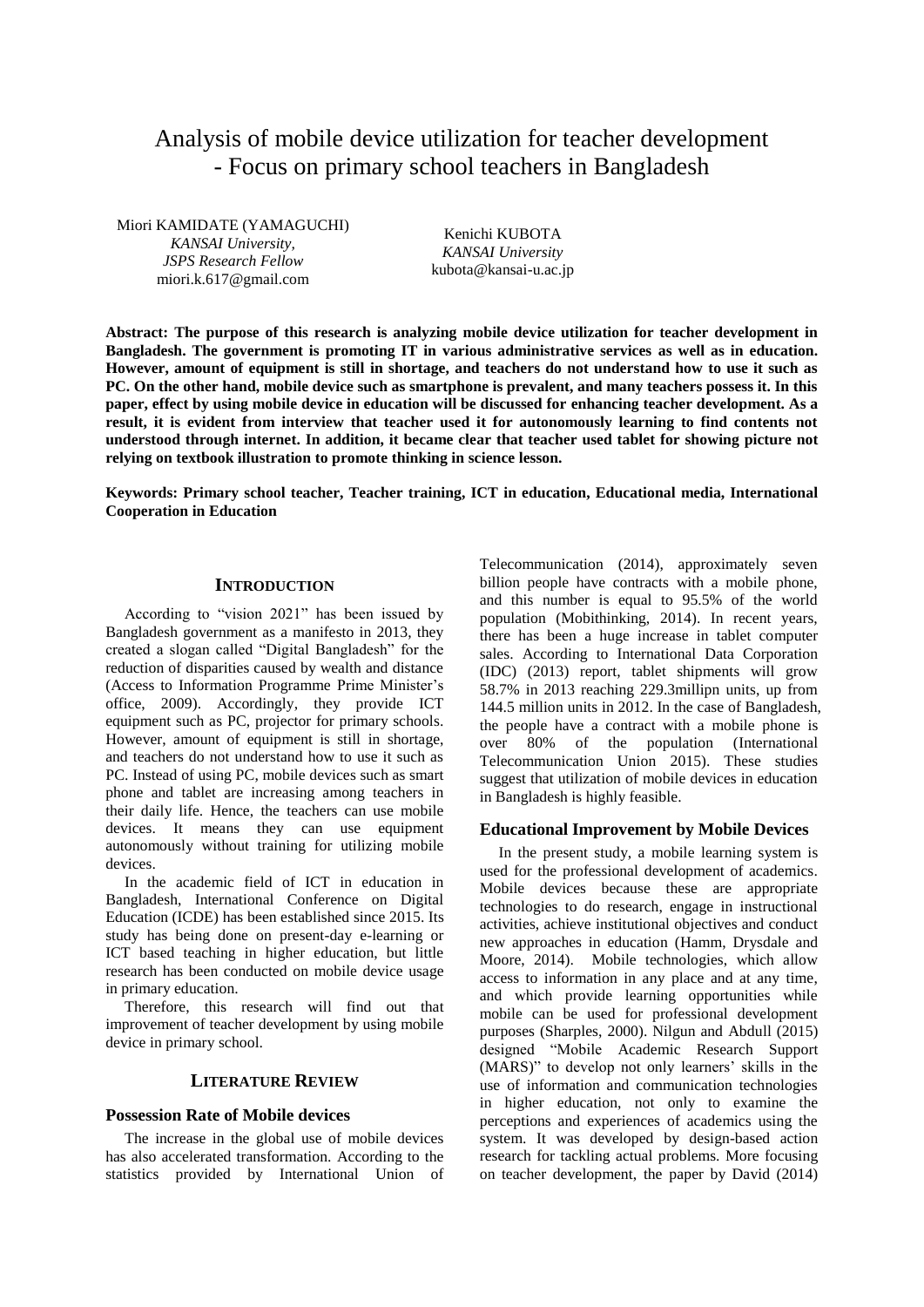showed that mobiles' potentials and teachers' challenges. For examples, mobiles' potentials are mobility lower demand in electricity supply and more durable, embedded networking through phone calls, SMS, and mobile networks, integrated knowledge creation such as photo, video and audio. In addition, teachers' challenges are shortage of subject knowledge worsened by no access to teaching content, weakness in teaching methodologies, poor pre-service training especially in terms of developing countries. In his research, he mentioned that in resources-scarce setting, mobiles enhance teachers access to relevant teaching content and develops their content knowledge. In the case of Bangladesh, Kamidate (2017) pointed out one of the NGO school in Bangladesh have no teacher training. In addition, the teachers do not have enough learning materials such as teachers guide for improving their lessons. For these reasons, it is thought that utilization of mobile device for teacher development is effective for Bangladeshi teachers.

## **ICT in Education**

ICT utilization has been studied in terms of media education. As Bernard (1995) pointed out that technologies such as ICT were usually simply added to class, not really integrated. For the problem, he said that teacher education was needed including development educational knowledge acquisition, and professional and pedagogical competencies in terms of ICT utilization in education. In the case of Bangladesh, some websites developed for teachers' learning, including lesson plan made by PowerPoint, picture, video content, and audio files, etc. (e.g. Shikkhok Batayon https://www.teachers.gov.bd/).

On the other hand, Alam (2009) argued that the problem of science education in Bangladesh. He said Bangladeshi teachers cannot inspire the serious and meritorious students to take up science for their higher studies. As a result, enrollment in secondary and postsecondary science has steadily fallen over the last 10 years. McFarlane & Sakellariou (2002,p.230) said, "To speak of the role of ICT in science education it is necessary first to identify the objectives of that education and then disaggregate the various forms of ICT in order to discuss the potential relevance or otherwise of each." Figure 1 shows a model of the iterative process of science lesson that can be used ICT tools in science with some examples of actual utilization of ICT (McFarlane, 2000). It is used for ICT teacher training offered through the national initiative to train all science teachers in the use of ICT in subject teaching in UK. As Figure 1 indicates, each three scientific skills such as (i) ask questions, predict and hypothesis, (ii) observe, measure and manipulate variables and (iii) interpret their results and evaluate scientific evidence are used different way of ICT utilization. However, this study

has been not paying attention to utilization of mobile device.

Therefore, mobile device utilization based on teaching contents also must be discussed.



Figure 1. A model of the iterative process of science using ICT

Therefore, it is important that how teachers integrate ICT tools such as mobile phone and tablets into improvement of education in Bangladesh is discussed more related to science education.

#### **RESERCH DESIGN & METHODS**

The purpose of this research is to analyze mobile device utilization for teacher development in Bangladesh focusing on science lesson.

#### **Target group**

This reach is a part of analysis of teacher developing program. The project purpose is "Thorugh training in Japan and the distance mode by utilizing ICT, selected teachers of (name of target NGO) can acquire teaching skills on how to use revised textbooks which will strengthen thinking ability of the pupils of (name of target NGO)". This is conducted by a Japanese NGO since 2017, and there are three components of training.

- $\triangleright$  e-learning training
- $\triangleright$  Face to face training in Japan
- $\triangleright$  Face to face training in Bangladesh

This target are the NGOs' 13 teachers in Dhaka city. The NGO have 20 teachers in 4 schools, and no training regularly. Bangladesh primary school textbook changed in 2015. However, the NGO teachers have not received teacher training about new textbook. In Bangladesh, science lesson starts grade 3. Thus, the participants were selected 13 teachers who teach science. In this training, teachers are distributed one tablet per person for e-learning training. In addition, the teachers had not receive e-learning materials by this research, means they only have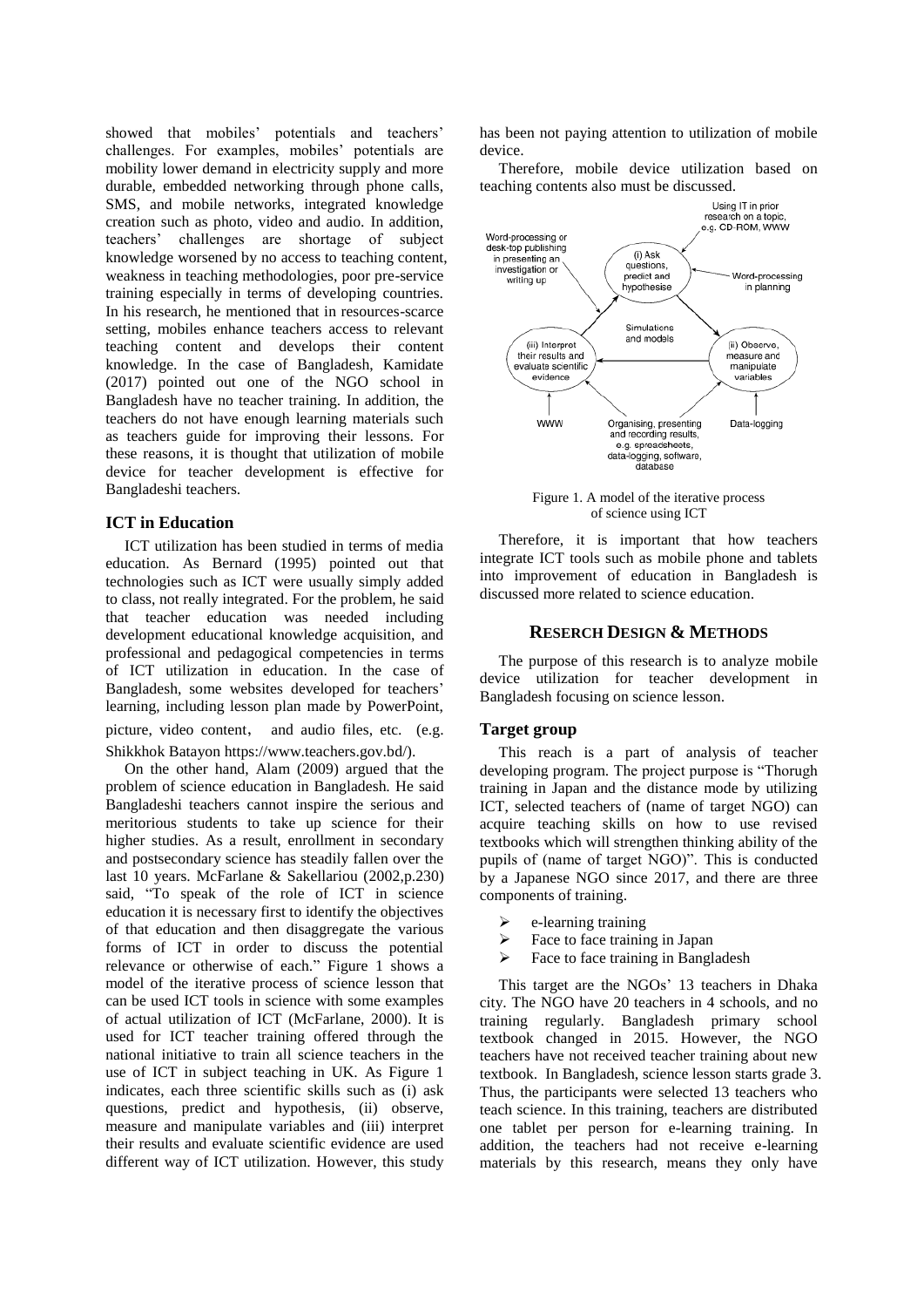tablet unless training materials. So that, we can focus on teachers' intention to use tablet.

## **Research method**

There are two parts research : Study1 and Study 2. In study 1, is analysis of PowerPoint contents on "Shikkhok Bhatayon" is educational portal site in Bangladesh, to investigate teachers need and interest for using ICT. Because the contents are developed and uploaded by teachers.

In study 2, two kinds of the research methods are taken in this paper to analyze actual usage of mobile device in class. One method class observation to find for what teachers used ICT and the how students reacted. The number of lessons is 13 lessons. We observed directory and shot by video. The second is interview the teachers to investigate the reason why they used ICT in the lesson context.

As a consequence, this research considers the findings how teachers be able to apply mobile device for development lesson and teacher by three points of view based on McFarlanes' model.

#### **RESULT**

## **Result of Study 1**

Table 1 shows the number and content of materials in science in Shikkhok Bathayon. From this, it is cleared that teachers have needs and interests in the content on food and the contents on resources. Regarding the grade level, it is found that the number of content increases as the grade rises. The contents are made as a lesson plan, about 70% are photographs, the remaining about 30% are letters and sentences. For this reason, it was found that it is supposed to be made for the (ii) of McFarlanes' model such as observation. In these lesson plans, the teacher of these lesson plan was not planning to use other ICT equipment during the class.

Table 1. Number and content of materials in science

| Grade   | Number | Content                                                                                                                  |
|---------|--------|--------------------------------------------------------------------------------------------------------------------------|
| Grade 3 |        | food $(3)$ , resource of water $(1)$ ,<br>plant(1)                                                                       |
| Grade 4 | 6      | health $(2)$ , food $(1)$ , plants and<br>animals $(1)$ , plant $(1)$ , animal $(1)$                                     |
| Grade 5 | 11     | natural resource (4), environment<br>$(2)$ , technology $(1)$ , health $(1)$ , rock<br>$(1)$ , water $(1)$ , plant $(1)$ |

## **Result of Study 2**

## **Lesson ocservation**

It is found from the class observation that 2 out of 5 teachers used tablets during class and showed pictures to children. Learning activities part of using tablet were introduction part or summary part. The teacher who used for introduction part to show students photos, and then used it for activities that make the students think about what kind of things are in the pictures

The teacher who used tablet for summary, when entering the summary of the learning activity, showed pictures taken around the actual school and used to relate the learned contents to daily life.

In other countries, ICT equipment sees examples of using tablets as an activity of shedding music or sound and taking pictures of students output, but we did not observe such activities in Bangladesh. There was no problem with teacher 's use of the tablet, and the equipment could be used smoothly.

#### **Teachers Interview**

According to the results of the teacher interview, the teacher who used for introduction said that she used tablets to attract interests of students.

The teacher who used to summary part answered that they used the tablet so that the learning contents are easier to understand for children, specifically to make images easier to understand.

In addition, we asked teacher when teachers using tablet outside classes, 2 teachers answered, "I would search on the Internet when I had something I did not understand teaching content". In addition, when the pictures and illustrations written in textbooks are difficult to understand and see, they answered that they downloaded pictures on tablets to show students. In addition, it is cleared that teachers used to record not only own class but also other teachers class observation.

## **CONCLUSION**

From Study 1, it was found that some of the teaching materials being uploaded to Bangladesh's portal site is supposed to apply to lesson. Because it can be used on mobile devices due to constructed by many pictures. However, because ICT utilization in various activities such as recording of student' note taking not assume. Thus, it is needed a lesson plan that including variety of utilization of mobile device is necessary. Regarding contents of digital teaching materials, there are many teaching materials on health and the environment. It also found that there is a need for biological fields. In Japan, ICT teaching materials are often used in the field of geology because it is difficult to show the actual thing. The reason why teachers in Bangladesh are not making lesson plans in